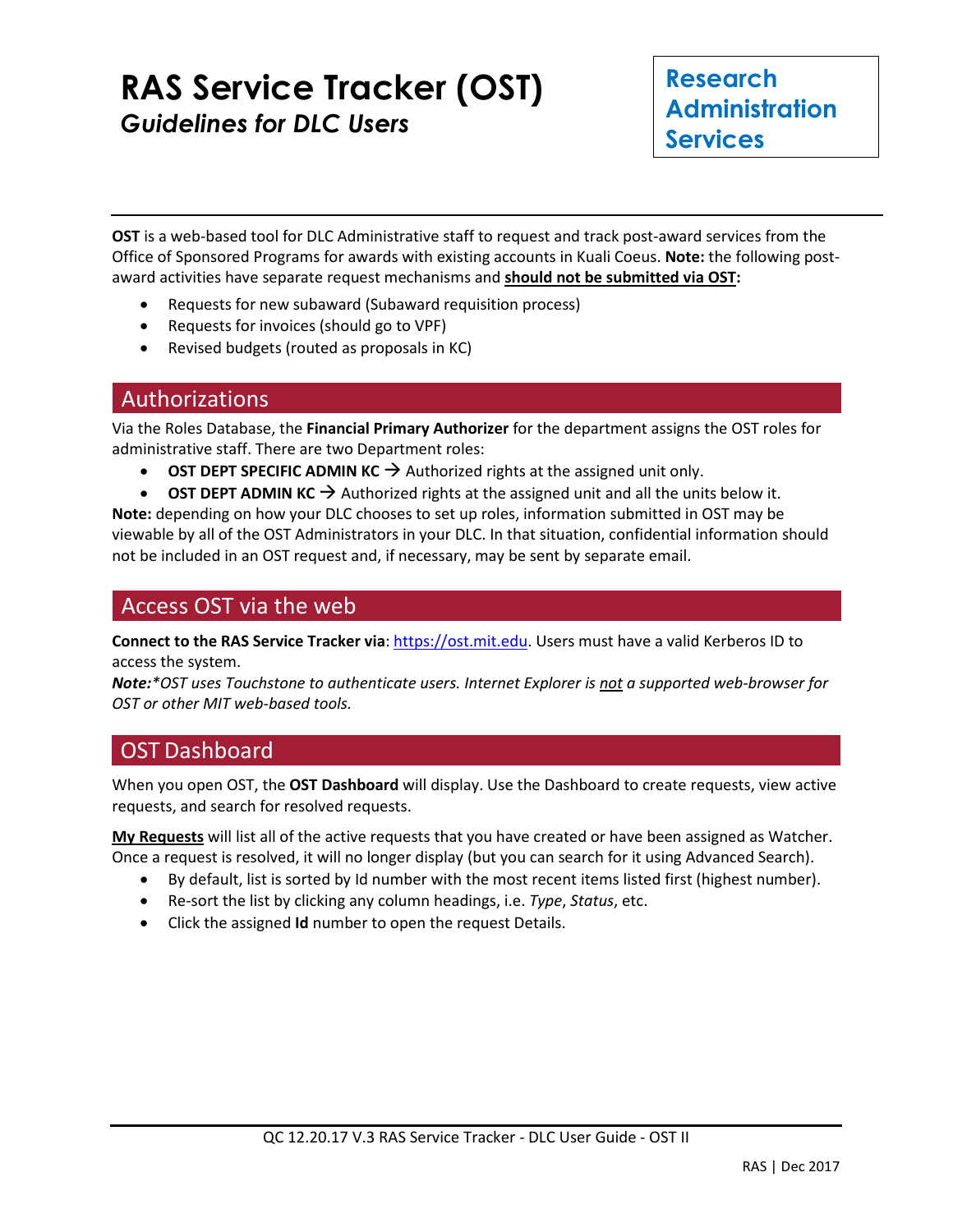| Wit                | <b>OSP Service Tracker</b>                |                                       |               |                       |                 |                          | User: Trainor, Carole               |
|--------------------|-------------------------------------------|---------------------------------------|---------------|-----------------------|-----------------|--------------------------|-------------------------------------|
| <b>MY REQUESTS</b> |                                           |                                       |               | ◙<br>Create           | Advance Search  | Search your ticket by ID | $\Omega$                            |
|                    | List of all active tickets created by you |                                       |               |                       |                 |                          | Tickets watching by Trainor, Carole |
| <b>Id</b>          | <b>Type</b>                               | Subject                               | <b>Status</b> | <b>Department</b>     | Reporter        | Assignee                 | Updated <b>V</b>                    |
| 3115               | New Child Account fo                      | 6936614 - LoveProject2 Manalis At OSP |               | Office of the Provost | Trainor, Carole | Viejo, Pedro             | 10-Dec-2017                         |
| 2985               | Question about repor                      | Help me NOW                           | At DLC        | Office of the Provost | Trainor, Carole | Viejo, Pedro             | 28-Nov-2017                         |
|                    |                                           |                                       |               |                       |                 |                          |                                     |
|                    |                                           |                                       |               |                       |                 |                          |                                     |
| Send Feedback      | Copyright @ 2016, MIT OSP Service Tracker |                                       |               |                       |                 |                          |                                     |

**All Requests**: Based on your authorization, you may see an *All Requests* tab in addition to *My Requests*. All Requests lists all active service requests in the departments where you are an OST administrator.

| <b>Mir</b>         | <b>OSP Service Tracker</b> |                                                         | User: Lon |  |
|--------------------|----------------------------|---------------------------------------------------------|-----------|--|
| <b>MY REQUESTS</b> | <b>ALL REQUESTS</b>        | Create <b>Q</b> Advance Search Search your ticket by ID |           |  |
|                    |                            |                                                         |           |  |

- 1. **Create** Click to create a new service request
- 2. **Advance Search** Click to search resolved tickets by status, award number, request type, etc. Select multiple fields to narrow your search. You may also use the asterisk wildcards \* to search when entering incomplete data.
- 3. **Quick Search** (Search your tickets by ID) enter assigned ID number for a request that you created or if you are an assigned Watcher.

### Create a Service Request

Click the **Create** button on the dashboard to build a new Service Request.

#### **Complete the required fields (marked with red asterisk \*) and enter Description**

| Type *                                              |                                                                                                    | Department *                           |        |
|-----------------------------------------------------|----------------------------------------------------------------------------------------------------|----------------------------------------|--------|
| Please click Select button to select a service type | Select                                                                                             | Office of the Provost                  | ۰      |
| Reporter *                                          |                                                                                                    | Assignee * (Change)                    |        |
| Trainor, Carole                                     |                                                                                                    | Vogel, Shawna R                        |        |
| Subject *                                           |                                                                                                    |                                        |        |
|                                                     |                                                                                                    |                                        |        |
| Description                                         |                                                                                                    |                                        |        |
|                                                     |                                                                                                    |                                        |        |
| U : : E ± d =<br>Format<br>В<br>I                   | - Size - $\underline{\mathbf{A}}$ - $\underline{\mathbf{H}}$ $\Omega$ $\blacktriangle \rightarrow$ |                                        |        |
|                                                     |                                                                                                    |                                        | $\Box$ |
| Attachments<br>Add/View Attachments                 |                                                                                                    | Priority<br>Minor<br>OMajor O Critical |        |

1. **Type** – click to select an option from the pop-up list. Be sure to select the correct *Type* as requirements in the Description will be based on your selection.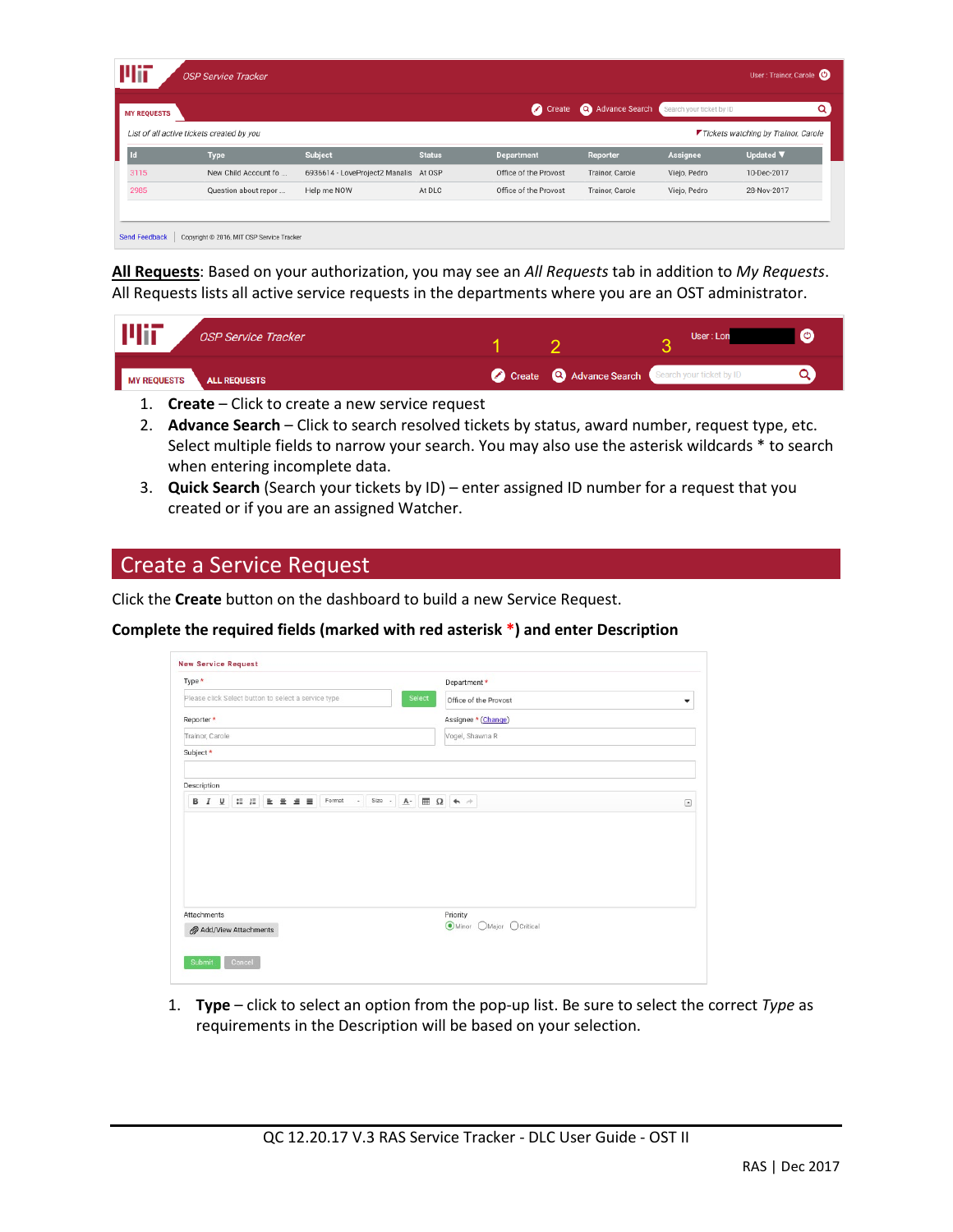

- 2. **Department** Defaults to your home unit, but allows you to select other departments where you have an OST admin role.
- 3. **Reporter** Defaults to user creating the request.
- 4. **Assignee** Defaults to the RAS Contract Administrator for the selected department. When appropriate, you may select another RAS Administrator by clicking Change, then clicking in the *Select an assignee* textbox and typing his/her name.

- 5. **Subject** Enter a subject for this request that will be useful to you when viewing the request in the Dashboard or searching (for example, as *Type* already displays in the Dashboard, you may want to use the Account number, PI or other helpful descriptor).
- 6. **Award** Select the radio button for **Active** (default) or **All**. Start typing any award data (i.e., Award number, Account number, PI name, Award Title, Department Name and Department Number – use a comma to search by multiple Award descriptors) and the drop down will display available options for selection.

**Select** the award for which you want to submit a request.

**Note**: If the displayed options do not match the award that you are looking for, you may override the field by manually entering data to complete your request.

| Award * | $\odot$ Active $\odot$ All                                                                                                                                 |
|---------|------------------------------------------------------------------------------------------------------------------------------------------------------------|
| 0248    |                                                                                                                                                            |
|         | 024848-00002 : 2747270 Medard, Muriel Participant Support Costs - REU Supplement  267300 : RLE-Patterson/Coary Team                                        |
|         | 024801-00015 : 6933281 Sodini, Charles G B-1: Non-invasive Intracranial Pressure Estimation Towards a Fully Noninvasive Bedside Monitoring Device - SODINI |
|         | (060600: Microsystems Technology Laboratories)                                                                                                             |
|         | 024878-00005 : 6933131 Palacios, Tomas MURI Palacios  060600 : Microsystems Technology Laboratories                                                        |

- 7. **Description** Based on the request *Type*, the Description field will list required information that you must provide to complete your request. Enter requested data and any additional information that you would like to include. There is no validation on info entered.
- 8. **Attachments** Add attachments to this request, as appropriate.
- 9. **Priority** Select the urgency of the request by clicking the radio button (Minor, Major or Critical). Criteria of urgency is at the discretion of the Reporter.
- 10. Click "**Submit**" to complete the request. A pop-up window will prompt you to confirm that you want to submit the request. Click **Yes**.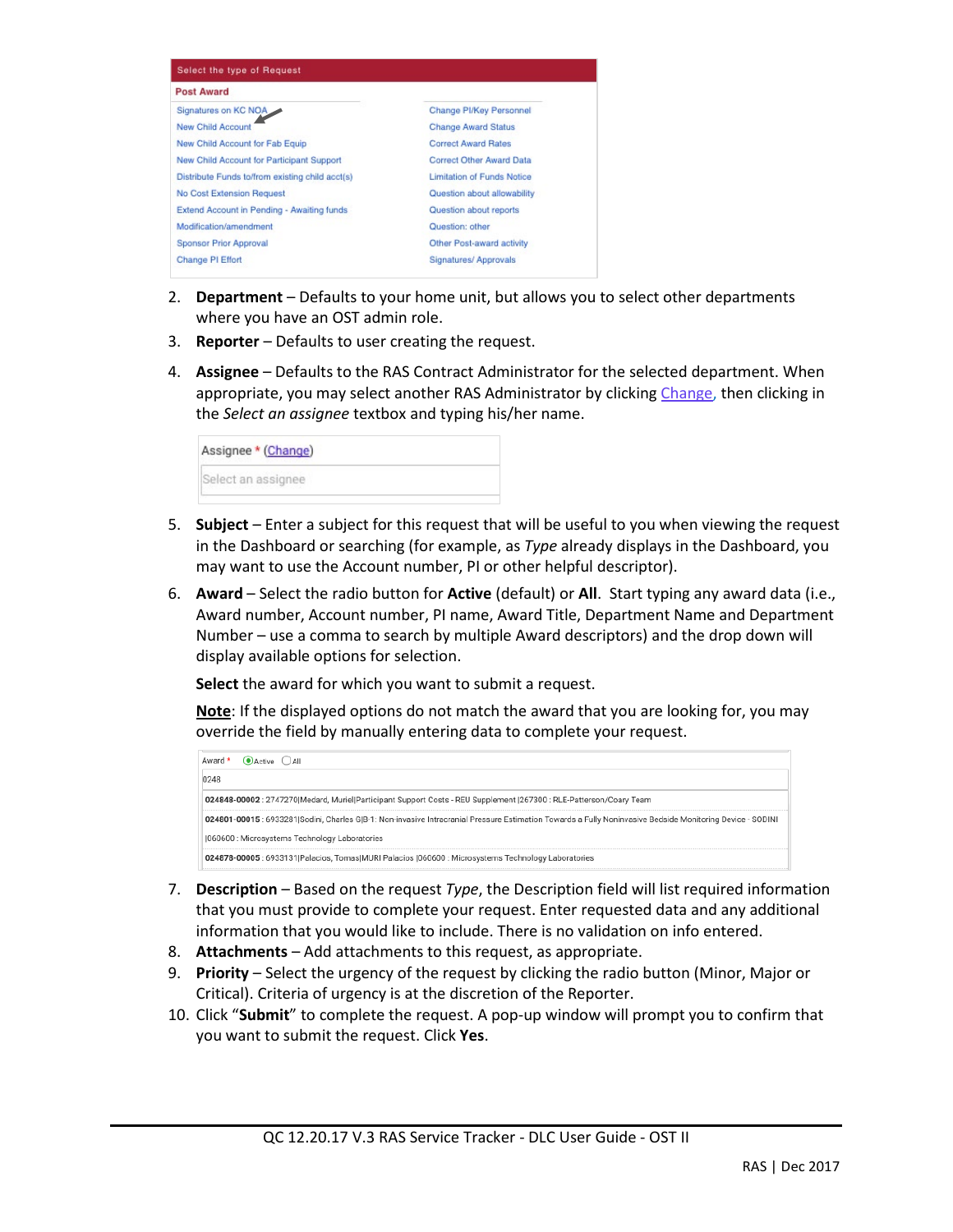| <b>Confirmation Message</b> |
|-----------------------------|
| Do you want to submit.      |
| No<br>Yes                   |

A Pop-up window will indicate that the request was successfully submitted. Click **OK** The system will automatically send a notification to the RAS Assignee.

| Successfully submitted service request. |
|-----------------------------------------|
| <b>OK</b>                               |

## View / Edit Service Request Details

Access the request Details from the OST dashboard by clicking on either the *ID number* of a request or the link provided in any of the OST notifications sent to you by email. The Details screen displays the request data and history, and provides options for further actions.

*Details* is divided into two sections: **Main Data** (1 & 2) and **Info-boxes** (3, 4 & 5) on the right.

| Return A Notify<br>a                                   |                                  | $\leftarrow$ Action Buttons $\rightarrow$                                                                             | <b>C</b> Edit                      |              | C Dashboard Search your ticket by ID        | Q |
|--------------------------------------------------------|----------------------------------|-----------------------------------------------------------------------------------------------------------------------|------------------------------------|--------------|---------------------------------------------|---|
| #2985 : ACS Grant Tech Report format                   |                                  |                                                                                                                       |                                    |              | People                                      |   |
| Type:<br>Question about reports                        | <b>Priority:</b><br><b>Minor</b> | <b>Department:</b><br>Office of the Provost                                                                           | Status:<br>At DLC (13d 4h 22m 32s) |              | Assignee:<br>Viejo, Pedro (pviejo)          | 3 |
| <b>AWARD DETAILS</b><br>Number: 023456-00001           | Account:                         | Lead unit: VPR                                                                                                        |                                    |              | Reporter:<br>Trainor, Carole (trainor)      |   |
| PI: Haskell, Edward                                    |                                  | Title: VPR                                                                                                            |                                    |              | Watchers (2)                                |   |
| <b>Description</b>                                     |                                  |                                                                                                                       |                                    |              | <b>Dates</b>                                | 4 |
| Question about Technical Report format for sponsor     |                                  |                                                                                                                       |                                    |              | Created:<br>15-Nov-2017 02:06 PM            |   |
| <b>Attachments</b>                                     |                                  |                                                                                                                       |                                    | <b>B</b> Add | Updated:<br>11-Dec-2017 08:10 PM            |   |
| Notify<br>Return<br>◠<br>сэ                            |                                  | ← Action Buttons                                                                                                      |                                    |              |                                             |   |
| History<br><b>Comments</b>                             |                                  |                                                                                                                       |                                    |              | <b>Duration</b>                             | 5 |
| Trainor, Carole added a comment - 11-Dec-2017 08:10 PM |                                  | Thank you Pedro. Prof Haskell said he will finish the Technical report by Friday Dec 22nd.                            |                                    |              | Total time in OSP:<br>13d 1h 50m 18s        |   |
| Viejo, Pedro added a comment - 28-Nov-2017 04:00 PM    |                                  |                                                                                                                       |                                    |              | <b>Total time in DLC:</b><br>13d 4h 22m 32s |   |
| message, just the action taken                         |                                  | When you notify you are sending a personal message with the notification When you add a watcher, there is no personal |                                    |              | <b>Show History</b>                         |   |

**1. General** - Displays request ID #, Subject, Type, Priority, Department, Status, Award Details, Description and Attachments.

- o **Status:** *At RAS* or *At DLC* indicates with whom the request currently resides. When a request is submitted, the initial status is "At RAS". Length of time the request has been in that state displays in parentheses.
- o **Attachments:** Click the **+ Add** icon to upload attachments and enter comments at any time.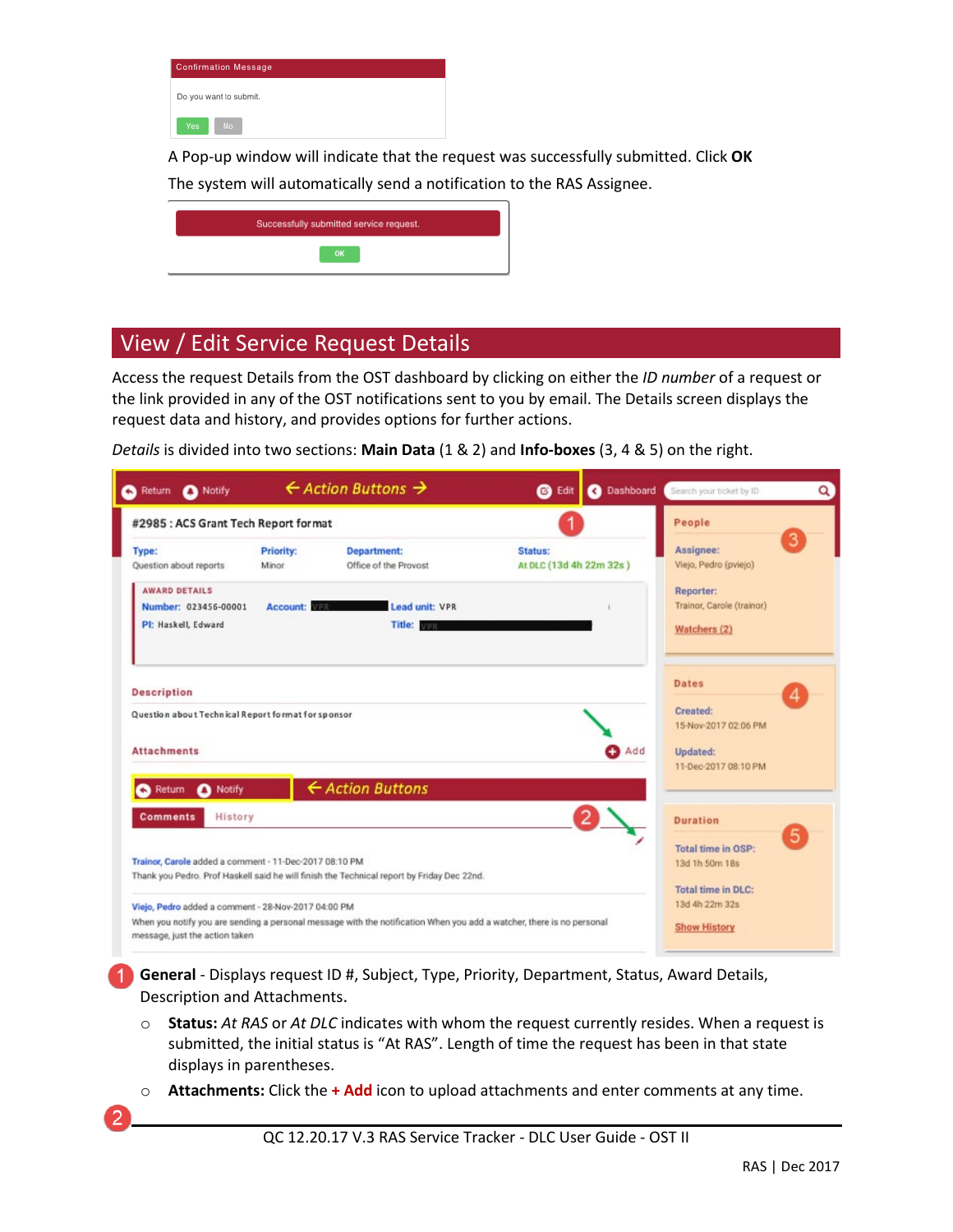- **2. Comments/History** displays actions and comments entered on the request in chronological order with the username and timestamp related to each action.
	- o **Comments**: click the 'Pencil' icon on the right and the *Comments* textbox will display. Enter text and click Submit. A notification with comments will be sent to the assigned RAS Administrator without changing the status of the request.

| <b>Comments</b><br><b>History</b>                                                          |  |
|--------------------------------------------------------------------------------------------|--|
|                                                                                            |  |
| Thank you Pedro. Prof Haskell said he will finish the Technical report by Friday Dec 22nd. |  |
| Cancel<br>Submit                                                                           |  |

o **History**: click this tab to view actions that have been taken (without comments).

• **People**: Displays *Reporter* (creator of the request), current *Assignee* (RAS Administrator) and *Watchers* (number in parentheses). Click **Watchers** to view *current watchers* or Add Watchers (type Kerberos or last name in textbox). A Watcher is not required to take action but will receive notifications and may add Comments. Watchers can remove themselves from the Watcher list.

| Watchers                |                     |
|-------------------------|---------------------|
| Add Watchers            | Add me as a watcher |
| Select a watcher        |                     |
| <b>Current Watchers</b> |                     |
| Viejo, Pedro            | Q                   |
| Cariolo, lan C          | ø                   |
| Cancel<br>Save          |                     |

**3. Dates**: Displays the timestamps for date *Created* and the date the request was last *Updated*.

**4. Duration**: Displays the aggregated *Total time in RAS* status and *Total time in DLC* status.

"Show history" link displays a list of the status, the user who took the action, action taken that changed the status, and the duration that the request remained in that particular status.

**Action buttons** appear in the red bar above the main *Detail* fields, and above the *Comments/History* section in the middle of the screen. The actions available to Department Administrators are:

- **Return**: When status is *At DLC*, use to send a notification to the RAS Assignee, thereby updating the Status to *At RAS*.
- **Notify**: Use to send an email to specified individuals. Recipients will receive an email with a link to view the details on this request. (Recipients must have a valid Kerberos ID to access the system.). Comments in the Notification are not incorporated in the request history, but the person's name will display as a Watcher.
- **Edit:** Use to make changes to the general fields of the request.
- **Reopen**: Use to request additional work on a "Resolved" request. Reopening a request makes it active, returning it to the list of open items under "MY REQUESTS". The status will be "At RAS"

# Email Notifications